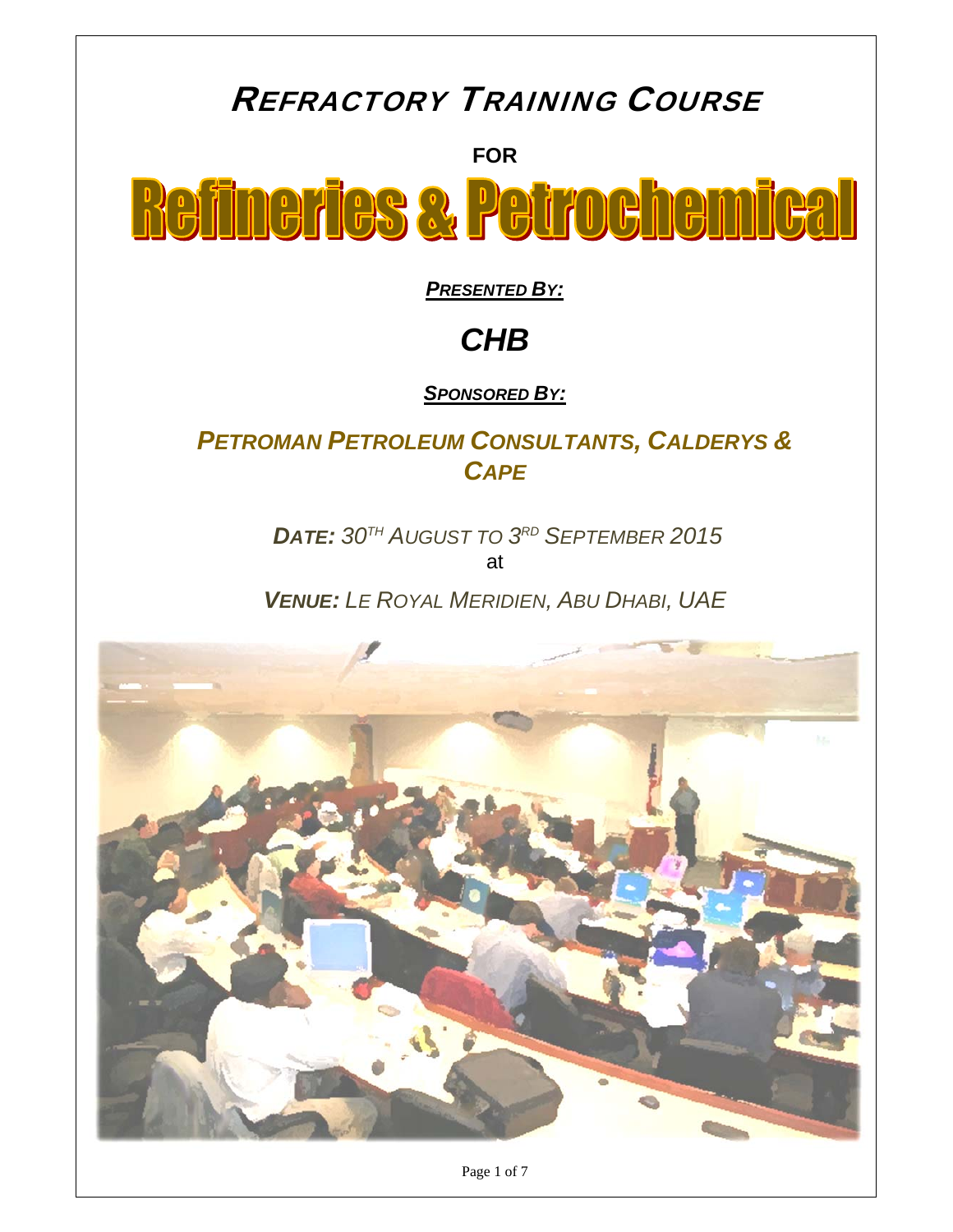# **REFRACTORIES**

**FOR** 

# **REFINERIES & PETROCHEMICAL**

**PRESENTED BY: CANNON & HANCOCK, BIGGS & ASSOC. CC**

**PAPERS PRESENTED BY :** 

 *DR JOHN HANCOCK & MR DARROL BIGGS (Combined 75 years' experience)*

# **THE PROBLEM**

Refractories are a critical part of the operation of most high temperature units namely; **FCCU, SRU, Reformers, Reactors, Fired Heaters, Wastes Heat Boilers, Sulphur Pits, Incinerators, Ducting and Stacks** to name a few. These linings are frequently a major cost item both in general maintenance and also the unscheduled downtime of production units arising from premature refractory failure.

Refractory technology is changing so rapidly and the price of refractory materials is continuing to escalate so rapidly, that all users must conduct regular value audits on their refractory purchases.

# **WHY IS THIS COURSE DIFFERENT?**

The Course will equip delegates with the necessary skills to assess the *RISK OF REFRACTORY FAILURE* and to *EXAMINE DESIGN CONCEPTS.*

- $\triangleright$  Purchase Specifications
- $\triangleright$  Materials
- $\triangleright$  Installation
- $\triangleright$  Heat-up
- **Operation**

# **WHO SHOULD ATTEND?**

The course is a necessity to people who have a responsibility for refractory purchases, inspections and who are involved in a production function. The latter will find the course of great value in understanding the relationship between refractories and process operations.

| $\checkmark$ Maintenance Engineers | $\checkmark$ Project Management     |
|------------------------------------|-------------------------------------|
| $\sqrt{\phantom{a}}$ Inspectors    | $\checkmark$ Metallurgists          |
| <b>Buyers</b>                      | $\checkmark$ Operators              |
| $\checkmark$ Production            | $\checkmark$ Refractory Supervisors |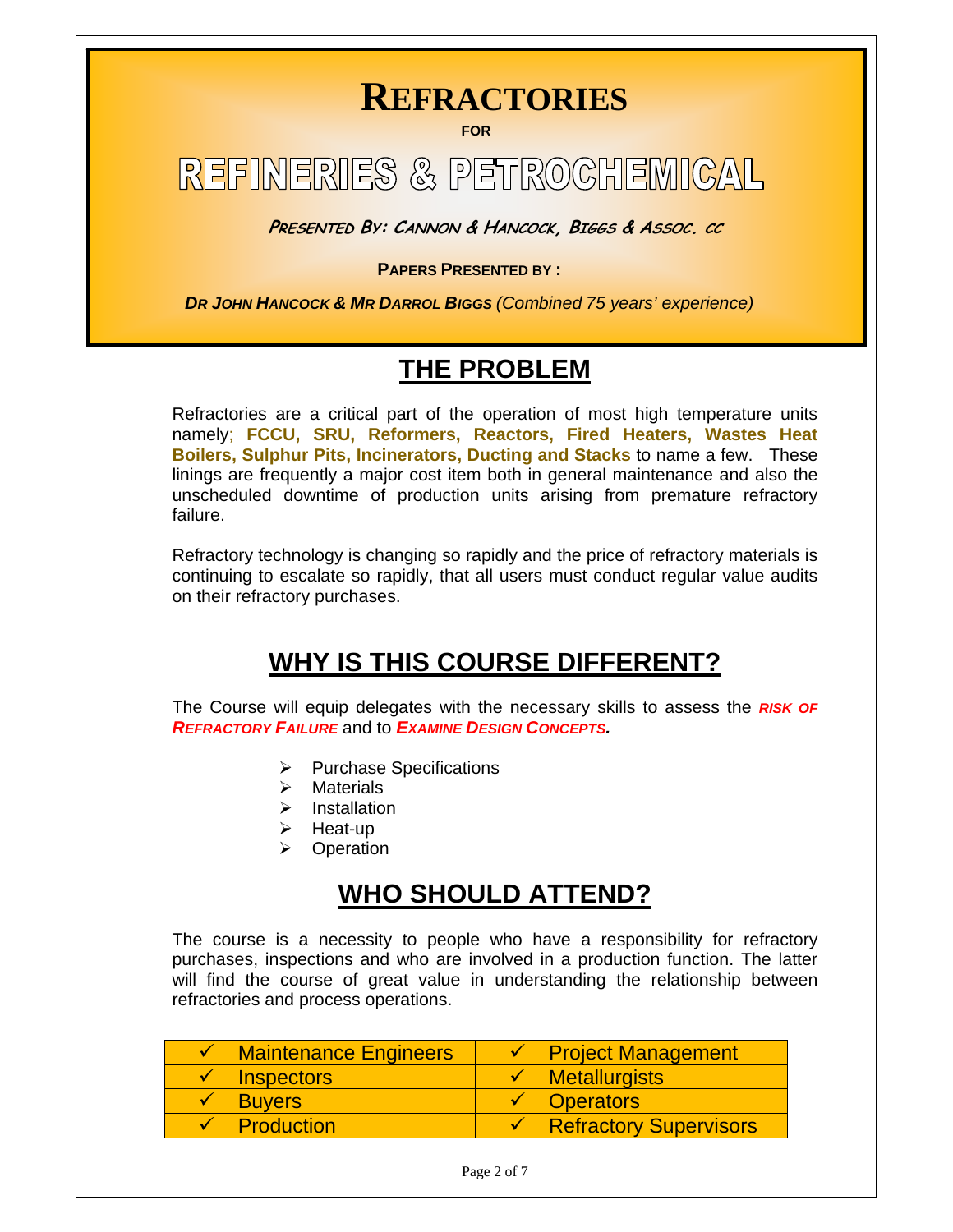Over 550 delegates have attended the Training Course in a period of 12 years *(seating is typically limited to max. 30 delegates per course)*.

Courses have been presented in **Australia, Bahrain, UK, Europe, South Africa, United Arab Emirates, Qatar and Indonesia**.

If you would like more information on the practicality of the course, please contact us and we will provide a list of the previous delegates for you to contact or visit : www.refractorytraining.com & www.chbinspection.com

# **REFERENCES**

"Good overview of subjects - gained an understanding of practical & theoretical limitations also risk areas" – **FOSTER WHEELER**

"very informative and educational from an inspection point of view" **– FLUOR**

**"**course helped me with my knowledge of inspection and repair methods, thanks" – **SAPREF (SHELL/BP)** 

"good focus on things to be aware of" **– ENGEN (PETRONAS)**

"Course very well delivered. Information was in depth and beneficial. I was able to relate the theory to my practical experience." **– In-house course at Chevron Wales**

"what an excellent course" **– SASOL** 

"good understanding of refractory technology and poses questions which require participants to think about" **– KANTEY & TEMPLER**

"very practical, learned a lot" **– NATREF (TOTAL)**

"the most informative refractory course I have attended" **– In-house course at BAPCO (Bahrain)** 

**"**Excellent course, should be attended by all supervisors, very good" – In-house course at **ADGAS – UAE** 

"A must for inspection departments" **– DOLPHIN ENERGY** 

"Very informative – good overall content in a specialist field" **- Dolphin Energy – Dubai Course** 

"Well balanced course" **– BP Oil – Australia**

"Excellent course, clarifying many aspects of refractory theory and practise. Interesting to have a global perspective of the Refractory World." **– In-house course at Chevron**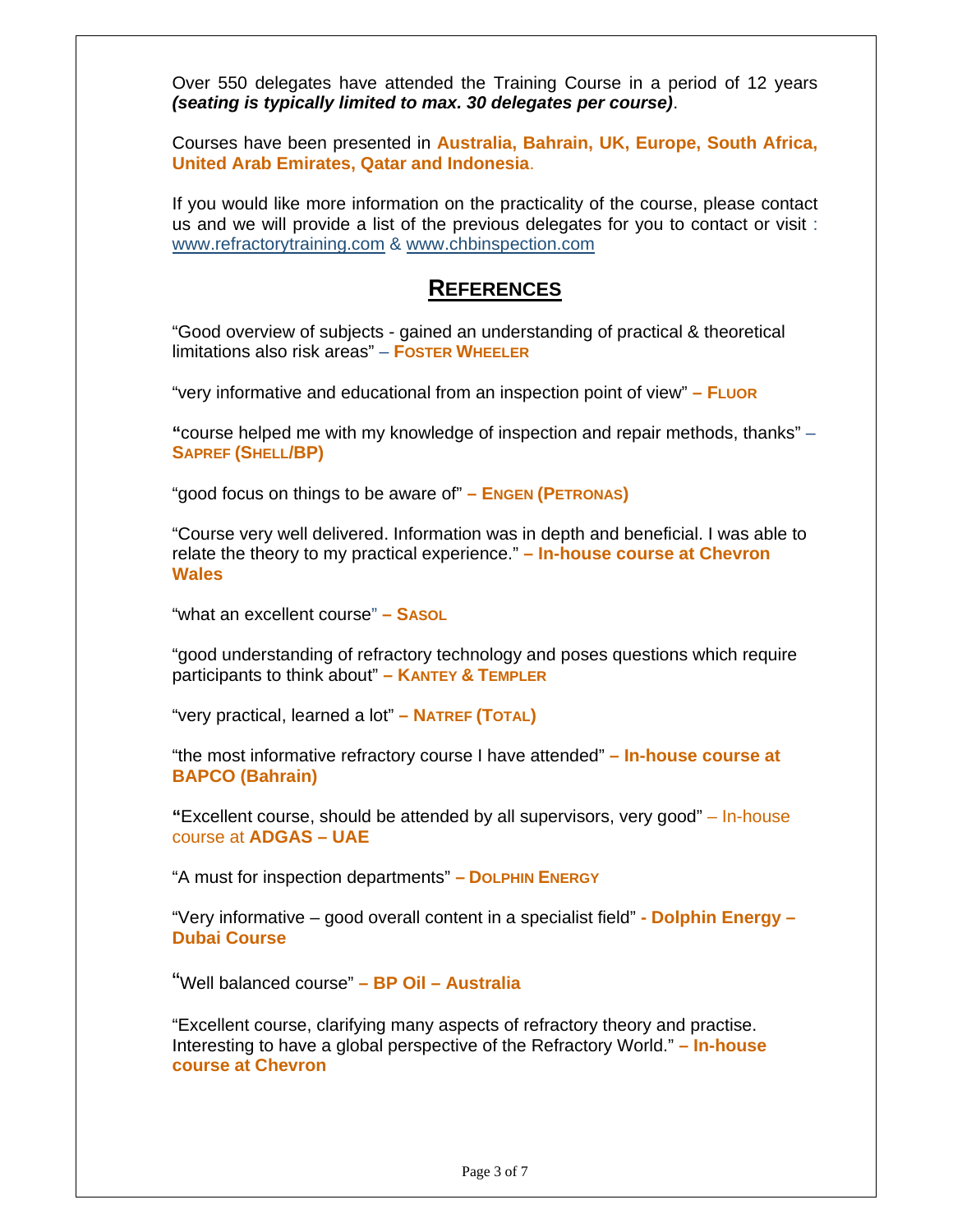# **PROGRAMME**

# **DAY 1 – REFRESHER – 30TH AUGUST 2015**

## *Registration / Tea &Coffee*

- WELCOME
- $\triangleright$  Introduction to Refractories:
	- o Raw Materials
	- o Castables
	- o Bricks & Mortar
	- o Refractory Installations

# **DAY 2 – 31st AUGUST 2015**

- **WORLD INDUSTRY OVERVIEW**
- **BASIC CONCEPTS**
- SPECIFIC RAW MATERIALS FOR REFRACTORIES IN HPI & PETROCHEM
- FESTING & CONCEPTS
- $\triangleright$  INSTALLATION SKILLS & EQUIPMENT
- > CASTABLES : ASPECTS OF CONSISTENCY & QUALITY

## **SUN SET BOAT CRUISE IN ABU DHABI MARINA**

# **DAY 3 – 1st September 2015**

- **EXECUTORY ANCHORS**
- HEAT TRANSFER THROUGH REFRACTORY LININGS, THERMAL CONDUCTIVITY CALCULATIONS AND REVIEW OF INFRA-RED SCANS
- **EXAMPLE AND COMMISSIONING OF LININGS**
- WHY REFRACTORIES FAIL?
	- o TEMPERATURE
	- o THERMAL SHOCK
	- o EROSION / ABRASION
	- o ATMOSPHERE

**MOVIES ON REFRACTORY INSTALLATION TECHNIQUES**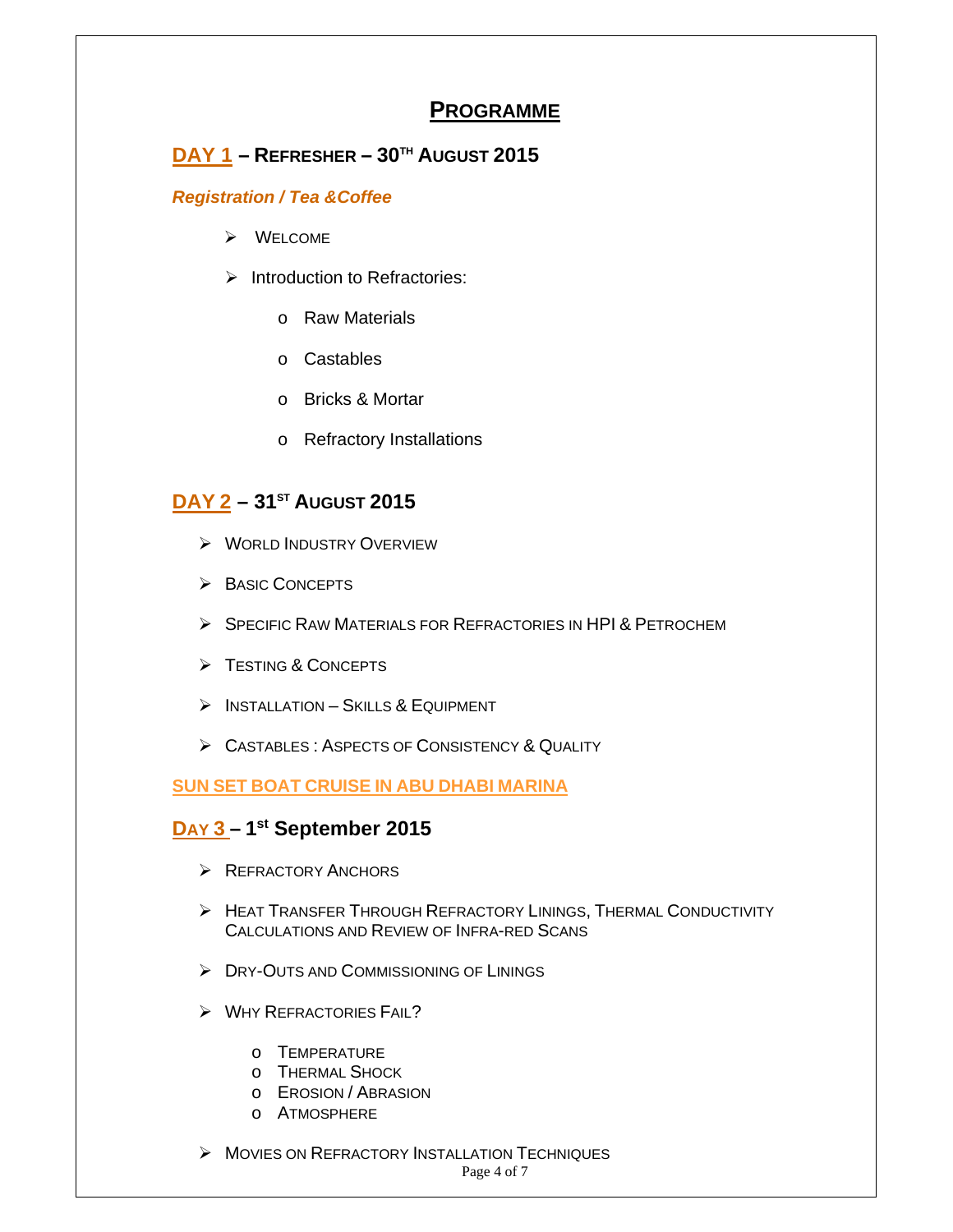# **Day 4 – 2nd September 2015**

- REFRACTORY SPECIFICATIONS FOR HPI & PETROCHEMICAL PLANTS
- OVERVIEW OF REFINERY & PETROCHEMICAL EQUIPMENT
- **REFRACTORY INSPECTION** 
	- o THEORETICAL
	- o PRACTICAL

#### $\triangleright$  CRITERIA FOR REPAIRS

- o THEORETICAL
- o PRACTICAL (incl. unplanned repairs & problem solving)
- $\triangleright$  New Technology & Trends

## **DAY 5 - Practical Demonstrations – 03/09/2015**

#### *Sponsored by Cape & Calderys*

*Demonstrations will be help at Cape Yard. Transportation will be provided.* 

## **INSTALLATION TECHNIQUES AND MATERIALS**

- Gunning
- Ramming
- Castables with poker vibrator, self-flows etc.

#### **BRICK LAYING**

- Mortaring and bricklaying bonds
- Good and Bad Techniques

#### *The necessary PPE will be provided for delegates.*

## *CLOSING FUNCTION AND HANDING OUT OF CERTIFICATES*

# EASY WAYS TO REGISTER

- **1. By fax**  International + 27 16 971 2678
- **2. By e-mail** charinechb@gmail.com / dcbiggs@mweb.co.za Att: Mrs Charine Biggs

#### **Queries can be directed to:**

Mr Darrol Biggs – dcbiggs@mweb.co.za **Phone:** International + 27 83 2758948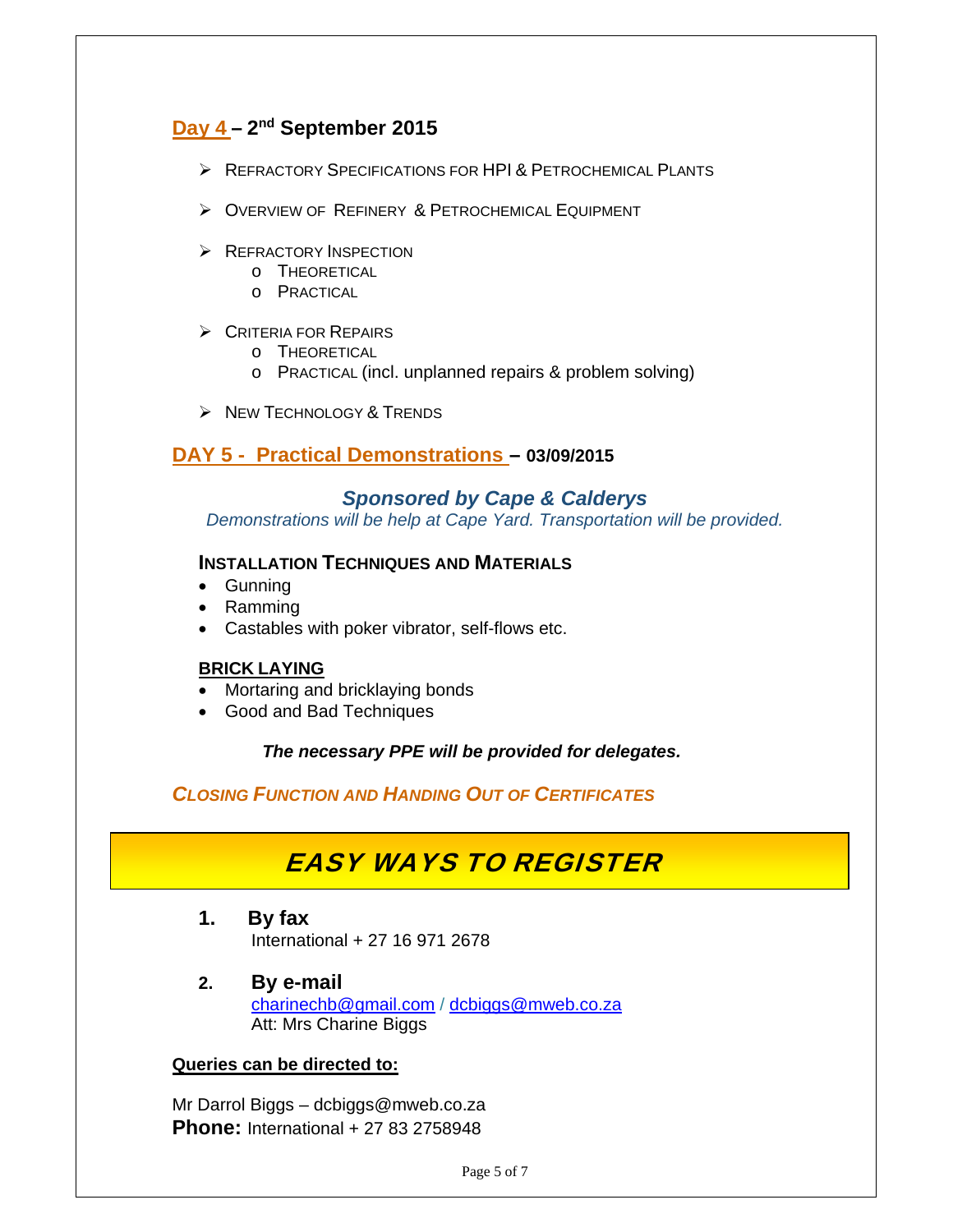# REGISTRATION FORM

| <b>Full Names (for certificate purposes)</b> |  |
|----------------------------------------------|--|
| I.D. / Passport No.                          |  |
| Company                                      |  |
|                                              |  |
| <b>Designation</b>                           |  |
| <b>Company Postal Address</b>                |  |
| Tel. No.                                     |  |
| Fax No.                                      |  |
| Cell. No.                                    |  |
| E-mail address                               |  |
| Company V.A.T No:                            |  |
| <b>Order No:</b>                             |  |

# PAYMENT INFORMATION

*Please ensure payment is made in full, on or before the day of the Training Course* 

| <u>or the Training Course</u>                                        |                                   |  |
|----------------------------------------------------------------------|-----------------------------------|--|
| <b>Registration Fee:</b><br>- Five day course - Theory and Practical | tick $\blacksquare$<br>\$2650.00  |  |
|                                                                      | <b>Prices are in USD</b>          |  |
| Attend Sun Set Cruise in Abu Dhabi Marina at no cost?                | $ves$    <br>$no$ $\vert$ $\vert$ |  |
|                                                                      |                                   |  |

#### *Note:*

**Service Service** 

- On receipts of registration form, confirmation will be send with payment details and further instructions for the course and venue.
- Fees include hard copy of slides with place for notes and copy of Practical Refractories book. Soft copy of course presentations will not be available.
- Course fees includes; course material, lunch and coffee/tea at breaks.
- The Course is limited to only the first 30 delegates.
- Accommodation costs are not included in the course fee. However, on request special corporate rates are available at the Le Royal Meridien.